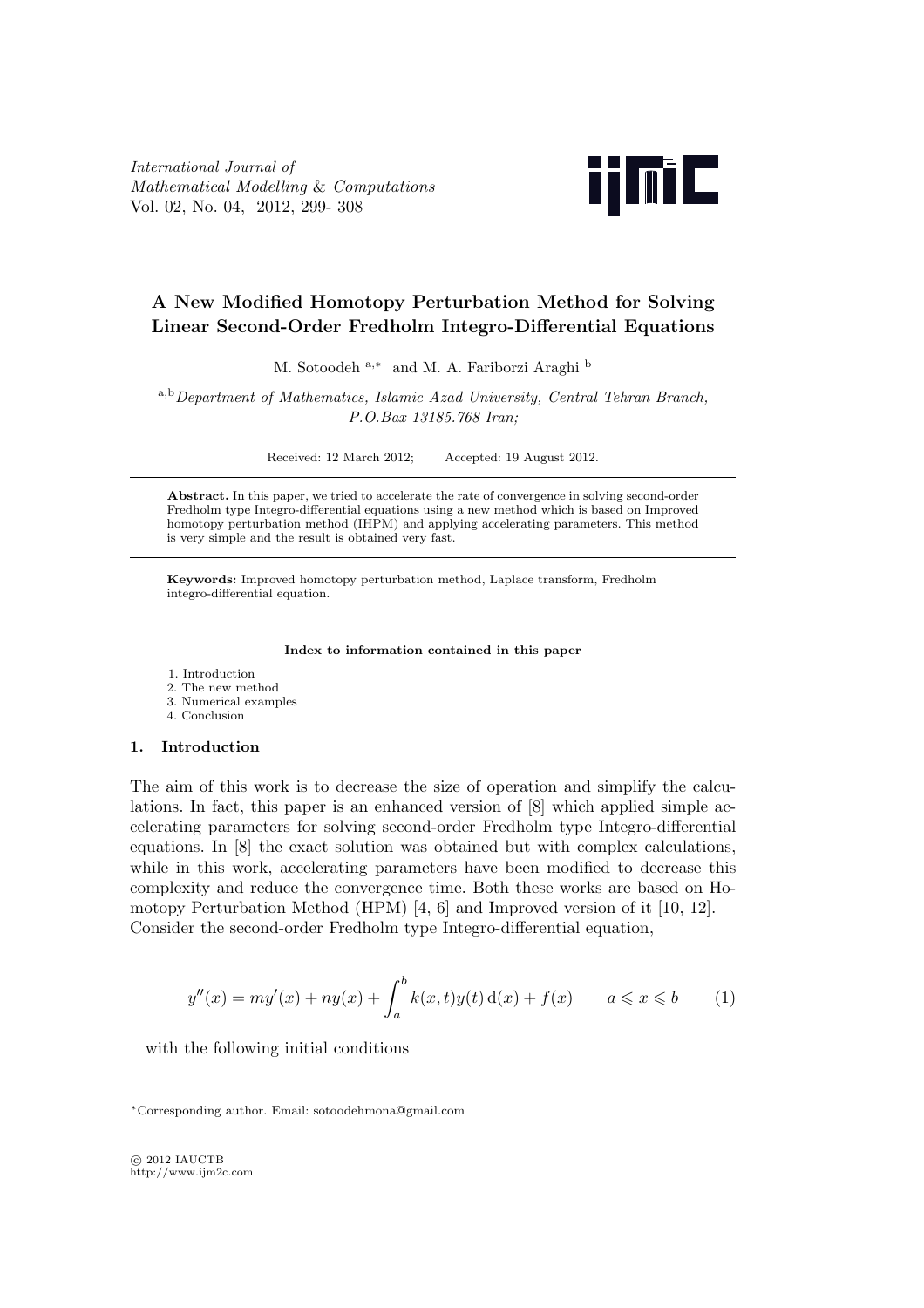$$
y(0) = A, \qquad y'(0) = B \tag{2}
$$

Let

$$
L(u) = u''(x) - mu'(x) - nu(x) - \int_a^b k(x, t)u(t) \,d(x) - f(x) = 0 \tag{3}
$$

with the solution  $u(x) = y(x)$ . Define  $H(u, p)$  by

$$
H(u, p) = F(u), \qquad H(u, 1) = L(u) \tag{4}
$$

where  $F(u)$  is a functional operator with solution, say,  $u_0$ , which can be obtained easily. We may choose a convex homotopy

$$
H(u, p) = (1 - p) F(u) + pL(u) = 0
$$
\n(5)

and continuously trace an implicitly defined curve from a starting point  $H(u_0, 0)$ to a solution  $H(y, 1)$  [9, 11]. The embedding parameter p monotonically increase from 0 to 1 as the trivial problem  $F(u) = 0$  continuously deformed to the original problem  $L(u) = 0$ . The HPM uses the homotopy parameter  $p\epsilon[0, 1]$  as an expanding parameter [2], to obtain

$$
u(x) = \sum_{i=0}^{\infty} p^i u_i(x) = u_0(x) + p u_1(x) + p^2 u_2(x) + \dots
$$
 (6)

When  $p \to 1,$ (5) corresponds to (3) and becomes the approximate solution of (3), i.e.

$$
y(x) = \lim_{p \to 1} u(x) = \sum_{i=0}^{\infty} u_i(x).
$$
 (7)

It is well known that the series (7) is convergent in most cases*,* and also the rate of convergence depend on  $L(u)$ . Taking  $F(u) = u''(x) - mu'(x) - nu(x) - f(x)$ and substituting  $(6)$  to  $(5)$  and equating the terms with identical power of p, we have

$$
p^{0}: u''_{0}(x) - mu'_{0}(x) - nu_{0}(x) - f(x) = 0, u_{0}(0) = A, u'_{0}(0) = B
$$
 (8)

$$
p^{n}: u''_{n}(x) - mu'_{n}(x) - nu_{n}(x) - \int_{a}^{b} k(x, t) u_{n-1}(t) dt = 0, u_{n}(0) = 0,
$$
 (9)  

$$
n = 1, 2, ...
$$

In the next section the new method is presented.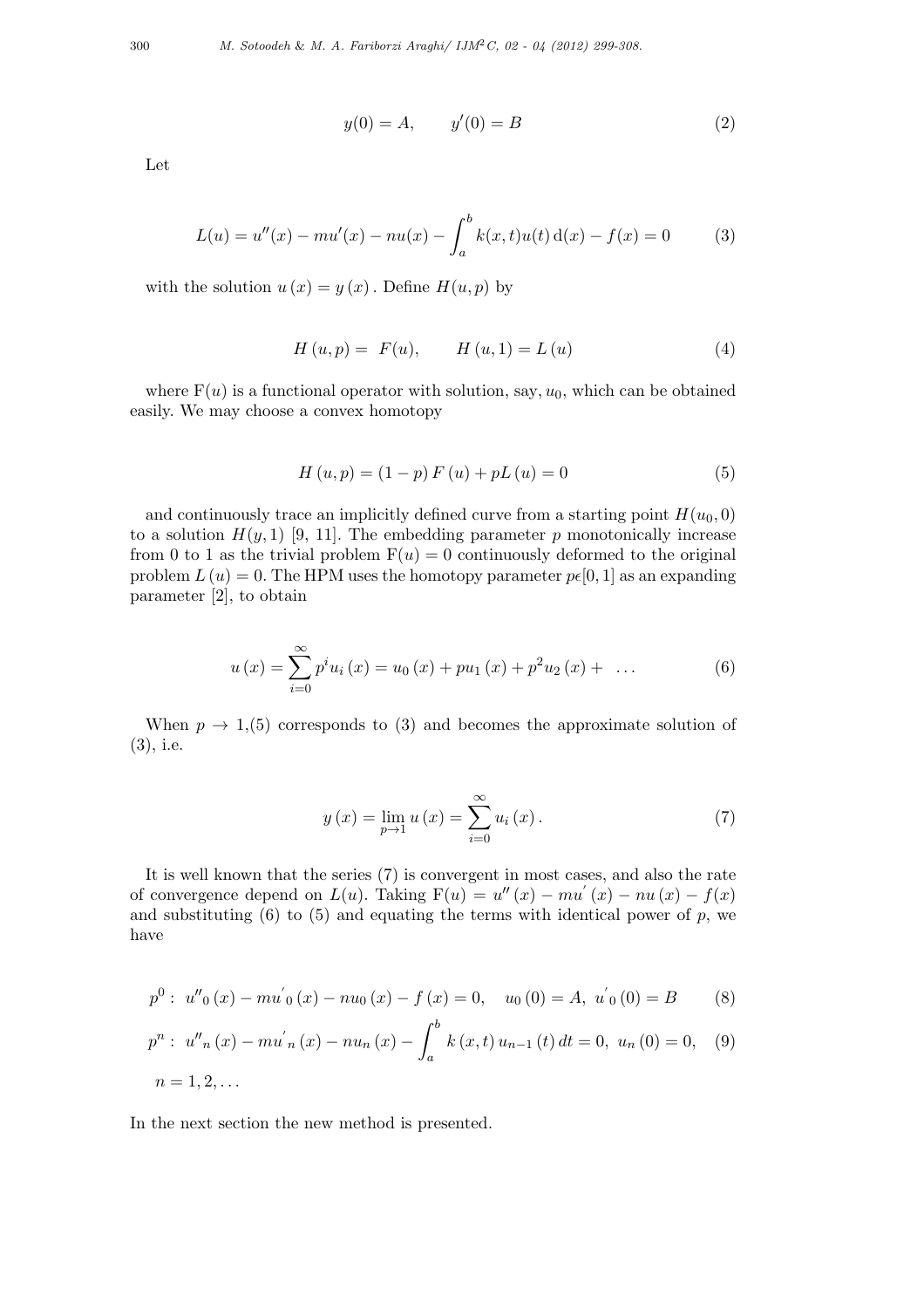### **2. The new method**

In this section we aim Laplace transforms [8] and combines it with IHPM to be able to solve second-order Fredholm type integro-differential equations with the following kernel  $K(x, t) = \sum_{i=1}^{N}$ *i*=1  $g_i(x) h_i(t)$ .

At the first step, we consider  $k(x, t) = g(x)h(t)$ , so we define a new convex homotopy perturbation [1] as

$$
H(u, p, m) = (1 - p) F(u) + pL(u) + p(1 - p) mk^* s = 0,
$$
\n(10)

Where

$$
F(u) = u''(x) - mu'(x) - nu(x) - f(x)
$$
  
\n
$$
L(u) = u''(x) - mu'(x) - nu(x) - \int_a^b k(x, t) u(t) dt - f(x) = 0
$$

and

$$
k^*s = \int_a^b k(x,t) u_0(t) dt,
$$

hence we can write

$$
(1-p)(u''(x) - mu'(x) - nu(x) - f(x)) + p(u''(x) - mu'(x) - nu(x)
$$

$$
- \int_a^b g(x)h(t)u(t) \, \mathrm{d}t - f(x) + mp(1-p)k^*s = 0,
$$

or

$$
u''(x) - mu'(x) - nu(x) - f(x) - pg(x) \int_a^b h(t)u(t) dt + mpk^*s - mp^2k^*s = 0
$$
\n(11)

Substituting  $(6)$  in  $(11)$  and equating the terms with equal power of  $p$ , we obtain

$$
p^{0}: u''_{0}(x) - mu'_{0}(x) - nu_{0}(x) = f(x), \t u_{0}(0) = A, u'_{0}(0) = B,
$$

whose solution with Laplace Transformation is

$$
u_0(x) = \mathcal{L}^{-1}\left\{\frac{F(p) + pA + B - mA}{p^2 - mp - n}\right\}
$$
\n
$$
(12)
$$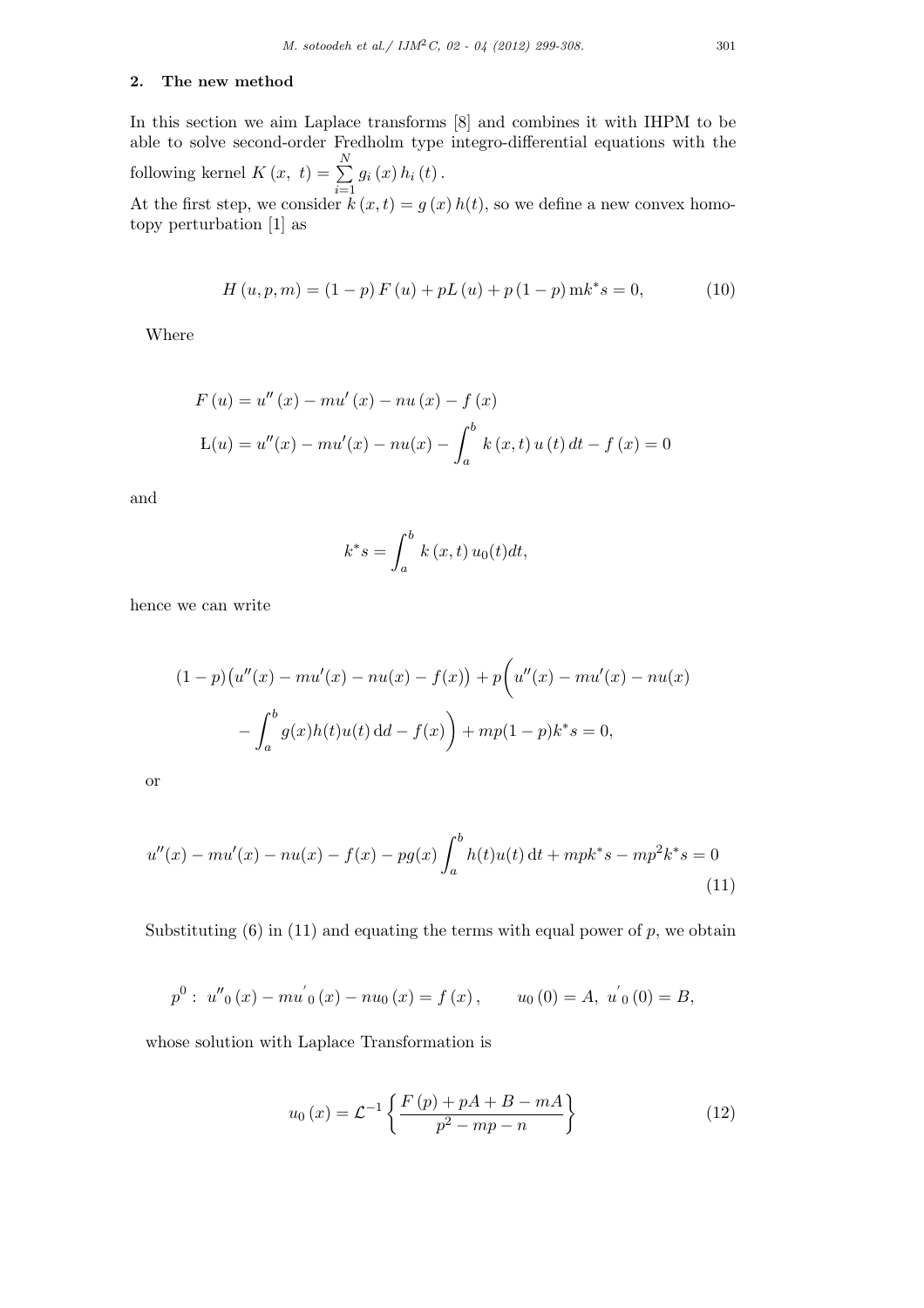$$
p^{1}: u''_{1}(x)-mu'_{1}(x)-nu_{1}(x)-\int_{a}^{b} k(x,t) u_{0}(t) dt + mk^{*} s = 0, \quad u_{1}(0) = 0, u'_{1}(0) = 0,
$$

0r

$$
u''_1(x) - mu'_1(x) - nu_1(x) = (1 - m) k^* s, \t u_1(0) = 0, u'_1(0) = 0,
$$
  

$$
k^* s = \int_a^b k(x, t) u_0(t) dt,
$$

$$
u_1(x) = (1 - m)\mathcal{L}^{-1}\left\{\frac{K^*(p)}{p^2 - mp - n}\right\}
$$
 (13)

$$
p^{2}: u''_{2}(x) - mu'_{2}(x) - nu_{2}(x) - \int_{a}^{b} k(x, t) u_{1}(t) dt - mk^{*} s = 0, \quad u_{2}(0) = 0, u'_{2}(0) = 0
$$
  

$$
u''_{2}(x) - mu'_{2}(x) - nu_{2}(x) = (1 - m) \int_{a}^{b} k(x, t) \mathcal{L}^{-1} \left\{ \frac{K^{*}(p)}{p^{2} - mp - n} \right\} (t) dt + mk^{*} s
$$

where

$$
\alpha = \int_a^b h(t) \mathcal{L}^{-1} \left\{ \frac{K^*(p)}{p^2 - mp - n} \right\} dt,
$$

from which we obtain

$$
u''_2(x) - mu'_2(x) - nu_2(x) = (1 - m) \alpha g(x) + mg(x) \int_a^b h(t) u_0(t) dt
$$
  
=  $[(1 - m) \alpha + mk_1^* s] g(x)$ 

Which

$$
k_1^* s = \int_a^b h(t) u_0(t) \, \mathrm{d}t \tag{14}
$$

so we obtain

$$
u_2(x) = [(1-m)\alpha + mk_1^*s] \mathcal{L}^{-1} \left\{ \frac{G(p)}{p^2 - mp - n} \right\},
$$
 (15)

$$
\begin{cases}\np^3: u''_3(x) - m u'_3(x) - n u_3(x) - \int_a^b k(x, t) u_2(t) dt = 0, \\
u_2(0) = 0, u'_2(0) = 0,\n\end{cases}
$$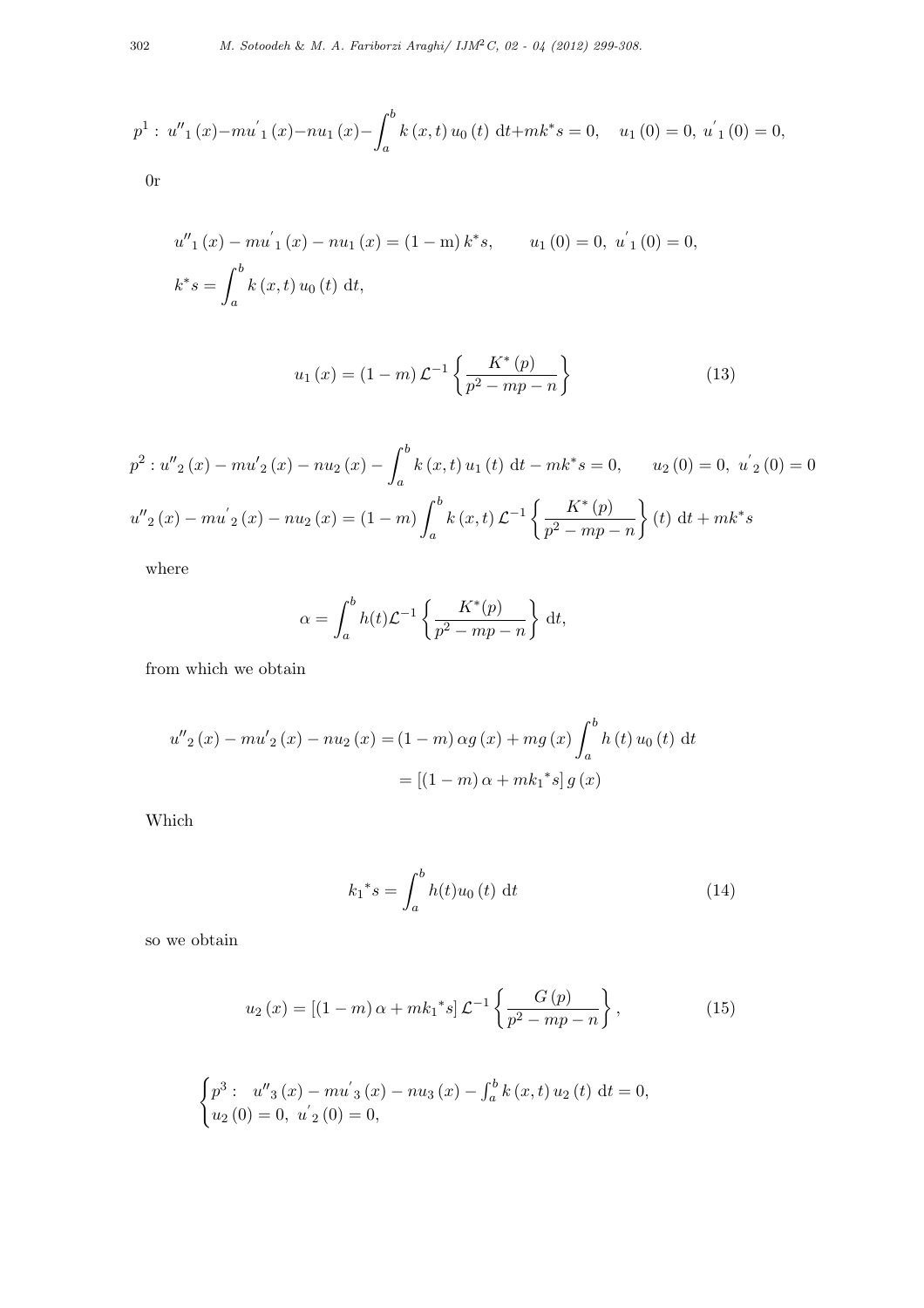and in general

$$
\begin{cases} u''_n(x) - mu'_n(x) - nu_n(x) - g(x) \int_a^b h(t) u_{n-1}(t) dt = 0, \\ u_n(0) = 0, u'_n(0) = 0, n = 3, 4, ... \end{cases}
$$

Now we find m such that  $u_2(x) = 0$ , since if  $u_2(x) = 0$  then  $u_3(x) = u_4(x) = 0$  $u_5(x) = \ldots = 0$ , and the exact solution will be obtained as  $u(x) = u_0(x) + u_1(x)$ , hence for all values of *x*we should have

$$
[(1-m)\,\alpha + mk_1^*s] = 0,
$$

Or

$$
m = \frac{\alpha}{\alpha - {k_1}^* s} = \frac{\int_a^b h(t) \mathcal{L}^{-1} \left\{ \frac{K^*(p)}{p^2 - mp - n} \right\} dt}{\int_a^b h(t) \mathcal{L}^{-1} \left\{ \frac{K^*(p)}{p^2 - mp - n} \right\} dt - \int_a^b h(t) u_0(t) dt}
$$
(16)

*x* 

Now, we consider the general case

$$
(x,t) = \sum_{i=1}^{N} g_i(x) h_i(t).
$$

Here we choose the convex homotopy as follow:

$$
H(u, p, m) = (1 - p)f(u) + pL(u) + p(1 - p)\sum_{i=1}^{N} m_i k^* s_i = 0
$$
 (17)

$$
u''_0(x) - m u'_0(x) - n u_0(x) = f(x), \t u_0(0) = A, \ u'_0(0) = B,
$$

and the solution is

$$
u_0(x) = \mathcal{L}^{-1}\left\{\frac{F(p) + pA + B - mA}{p^2 - mp - n}\right\}
$$
 (18)

$$
u''_1(x) - m u'_1(x) - n u_1(x) = \sum_{i=1}^n \int_a^b k_i(x, t) u_0(t) dt - m_i k^* s_i
$$

so we have

$$
u_1(x) = \sum_{i=1}^{n} \left[ (1 - m_i) \mathcal{L}^{-1} \left\{ \frac{k^*_{i}(P)}{p^2 - mp - n} \right\} \right]
$$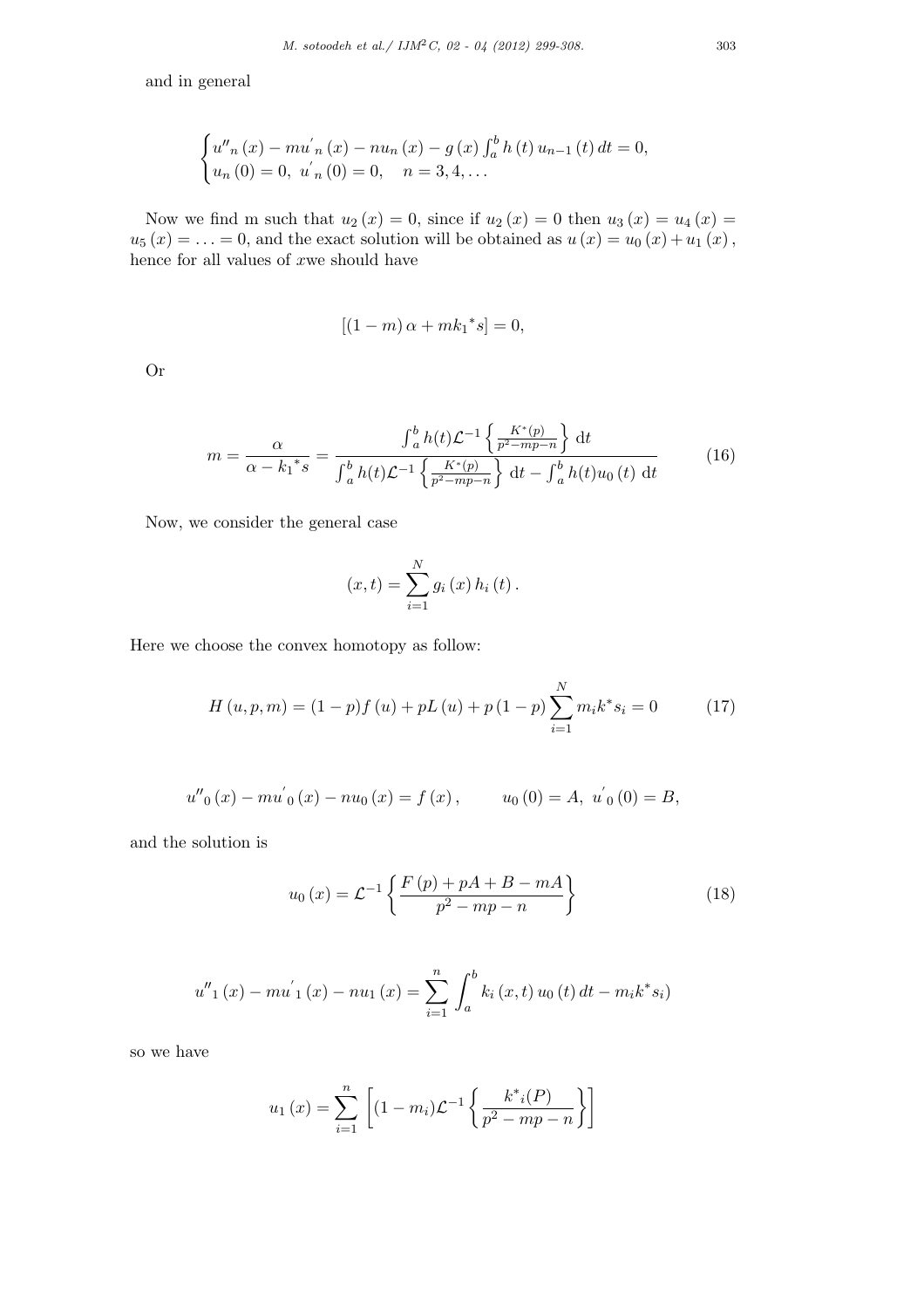$$
u''_2(x) - m u'_2(x) - n u_2(x) = \sum_{i=1}^n \left( \int_a^b k_i(x, t) u_1(t) dt + m_i k^* s_i \right)
$$
  

$$
= \sum_{i=1}^n \left( \int_a^b k_i(x, t) \left( \sum_{j=1}^n \left[ (1 - m_j) \mathcal{L}^{-1} \left\{ \frac{k^*_{j}(P)(t)}{p^2 - mp - n} \right\} \right] \right) dt + m_i k^* s_i
$$
(19)

$$
\vdots
$$

$$
u''_n(x) - m u'_{n}(x) - n u_{n}(x) = \sum_{i=1}^n \left( \int_a^b k_i(x, t) u_{n-1}(t) dt \right),
$$

We try to fine the parameter  $m_i$ ,  $i = 1, 2, \ldots, N$ , such that  $u_2(x) = u_3(x) = \ldots =$ 0, hence from (18) for every  $x \in [a, b]$ , we should have

$$
u_2(x) = g_1(x) \left[ (1 - m_1) \alpha_1 + k^* s_1 m_1 \pm \sum_{i \neq 1}^n (1 - m_i) \alpha_i \right]
$$
  

$$
\pm g_2(x) \left[ (1 - m_2) \beta_2 + k^* s_2 m_2 \pm \sum_{i \neq 2}^n (1 - m_i) \beta_i \right]
$$
  

$$
\pm \ldots \pm g_n(x) \left[ (1 - m_n) \gamma_n + k^* s_n m_n \pm \sum_{i=1}^{n-1} (1 - m_i) \gamma_i \right]
$$
  
(20)

For having  $u_2(x) = 0$ , we should solve the system of equations

$$
\begin{cases}\n(k^*s_1 \pm \alpha_1)m_1 - \sum_{i=1}^n m_i \alpha_i = \alpha_1 \pm \sum_{i=1}^n \alpha_i \\
(k^*s_2 \pm \beta_2)m_1 - \sum_{i=1}^n m_i \beta_i = \beta_2 \pm \sum_{i=1}^n \beta_i \\
\vdots \\
(k^*s_1 \pm \gamma_n)m_1 - \sum_{i=1}^{n-1} m_i \gamma_i = \gamma_n \pm \sum_{i=1}^{n-1} \gamma_i\n\end{cases}
$$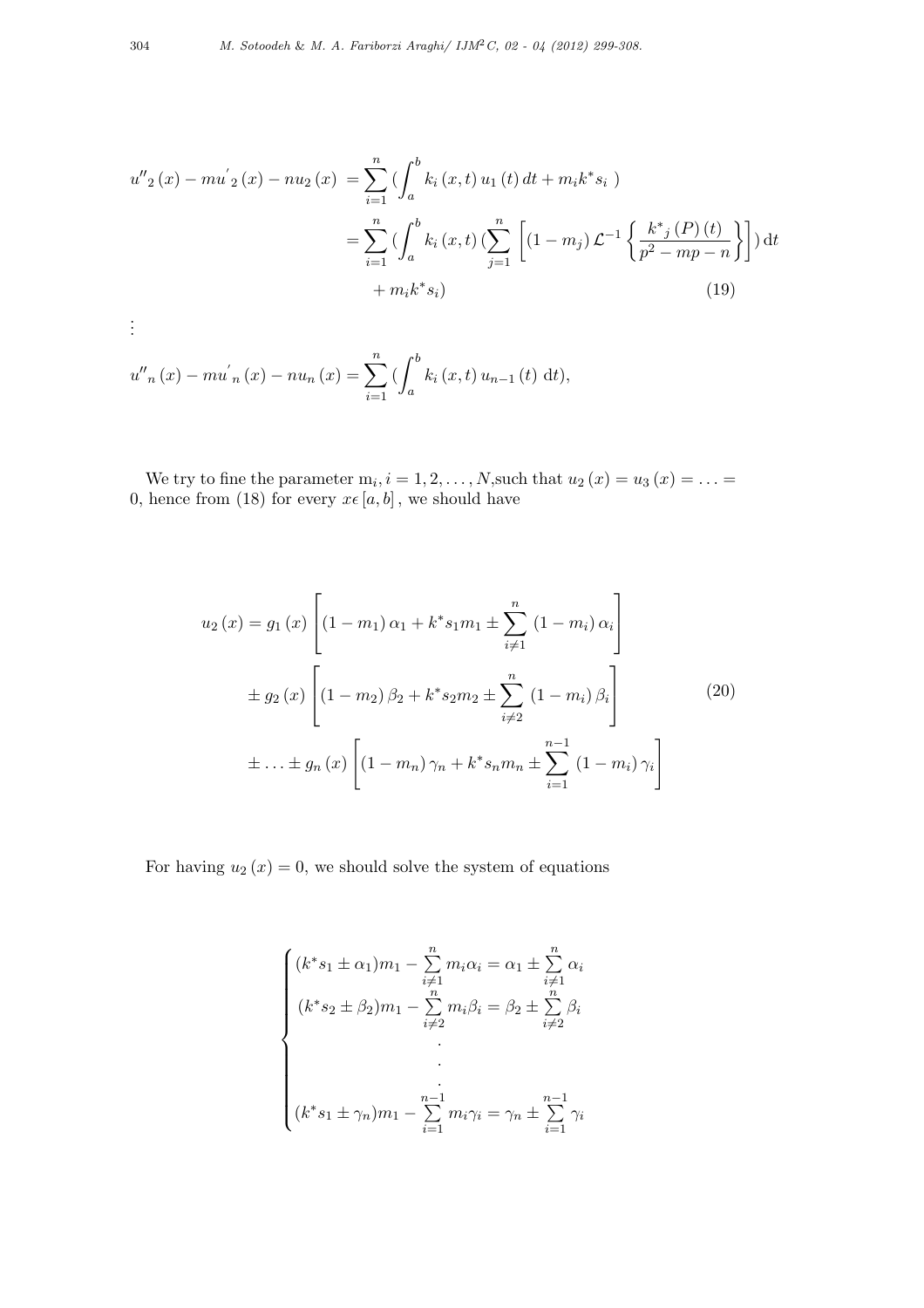where

$$
k^* s_i = \sum_{i=1}^n \int_a^b h_i(t) u_0(t) dt,
$$
\n(21)

$$
\alpha_{i} = \int_{a}^{b} h_{1}(t) \left[ \sum_{i=1}^{n} \left[ \mathcal{L}^{-1} \left\{ \frac{k^{*}_{i}(P)}{p^{2} - mp - n} \right\} \right] \right],
$$
 (22)

$$
\beta_{i} = \int_{a}^{b} h_{2}(t) \left[ \sum_{i=1}^{n} \left[ \mathcal{L}^{-1} \left\{ \frac{k^{*}_{i}(P)}{p^{2} - mp - n} \right\} \right] \right],
$$
 (23)

$$
\gamma_i = \int_a^b h_n(t) \left[ \sum_{i=1}^n \left[ \mathcal{L}^{-1} \left\{ \frac{k^*_{i}(P)}{p^2 - mp - n} \right\} \right] \right]. \tag{24}
$$

# **3. Numerical examples**

*Example 3.1*

$$
u''(x) = x - \sin x - \int_0^{\frac{\pi}{2}} x t u(t) dt, \qquad u(0) = 0, \quad u'(0) = 1 \qquad (25)
$$

with the exact solution  $u(x) = \sin x$  [3].

$$
p^{0}: u''_{0}(x) = x - \sin x,
$$
  $u_{0}(0) = 0, u'_{0}(0) = 1,$ 

Using Laplace Transport are obtained

$$
u_0(x) = \sin x + \frac{x^3}{6},
$$
  

$$
p^1: u''_1(x) = (-1 - m)) k^* s, \qquad u_1(0) = 0, u'_1(0) = 0,
$$

Hence using  $(13) - (16)$  in the required order, we get

$$
k^*s = \left(\frac{\pi^5}{960} + 1\right)x, \qquad m = \frac{-\frac{\pi^5}{960}}{1 + \frac{\pi^5}{960}}\tag{26}
$$

so we have,

$$
u_1(x) = (-1 - m) \mathcal{L}^{-1} \left\{ \frac{k^* s(p)}{p^2 - mp - n} \right\},\,
$$

Hence we obtain,

$$
u_1\left(x\right) = \frac{-x^3}{6},
$$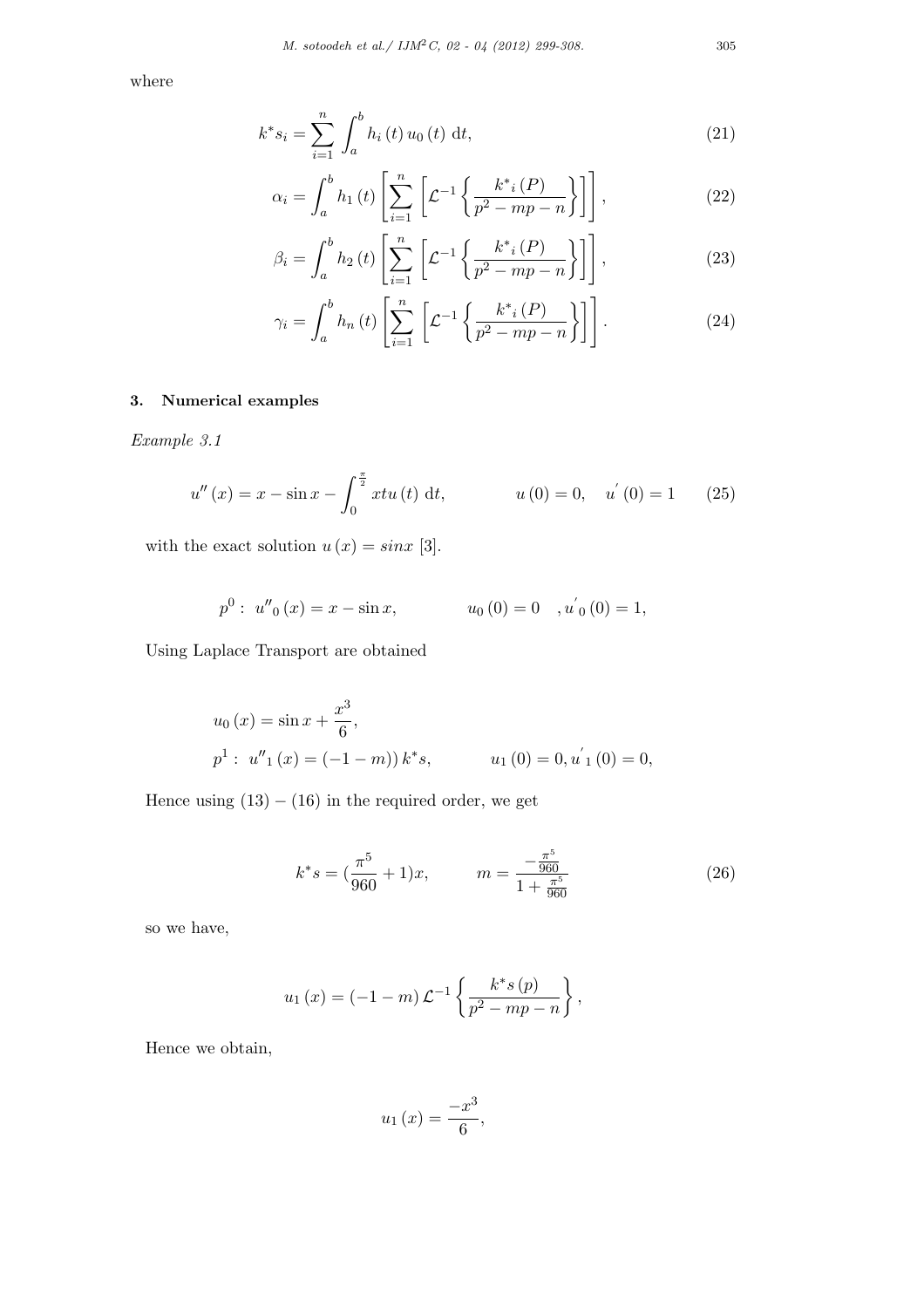and the solution will obtained as

$$
u(x) = u_0(x) + u_1(x) = \sin x,
$$

*Example 3.2*

$$
u''(x) = x - 2 + 60 \int_0^1 (x - t) u(t) dt, \qquad u(0) = 0, u'(0) = 1,
$$
 (27)

with the exact solution  $u(x) = x(x - 1)^{2}[8]$ . In this case we have

$$
f(x) = x - 2,
$$
  $m = 0,$   $n = 0,$   
\n $a = 0,$   $b = 1,$   $g_1(x) = 60x,$   
\n $g_2(x) = -60,$   $h_1(t) = 1$  and  $h_2(t) = t$ 

we have

$$
p^{0}: u''_{0}(x) = x - 2,
$$
  $u_{0}(0) = 0,$   $u'_{0}(0) = 1$ 

By applying the Laplace transform, we have

$$
u_0(x) = \frac{x^3}{6} - x^2 + x,
$$
  
\n
$$
p^1 \qquad :u''_1(x) = (1 - m_1) x k^* s_1 - (1 - m_2) k^* s_2 \qquad u_1(0) = 0, u'_1(0) = 0 \quad (28)
$$

From  $(21) - (24)$ , we have

$$
k^*s_1 = \frac{25}{2}
$$
,  $k^*s_2 = 7$ ,  $\alpha_1 = \frac{125}{4}$ ,  $\alpha_2 = 70$ ,  $\beta_1 = \frac{105}{8}$ ,  $\beta_2 = 25$ ,

From

$$
\begin{cases}\n\left(\frac{25}{2} - \frac{125}{4}\right)m_1 + 70m_2 = 70 - \frac{125}{4} \\
\left(7 + \frac{105}{8}\right)m_2 - 25m_1 = \frac{105}{8} - 25\n\end{cases}
$$
\n(29)

So we obtain

$$
m_1 = \frac{3}{5}, \ m_2 = \frac{5}{7}
$$
 (30)

now, white replacing (30) in (29) we can write

$$
u''_1(x) = 5x - 2, \t u_1(0) = 0, \t u'_1(0) = 0,
$$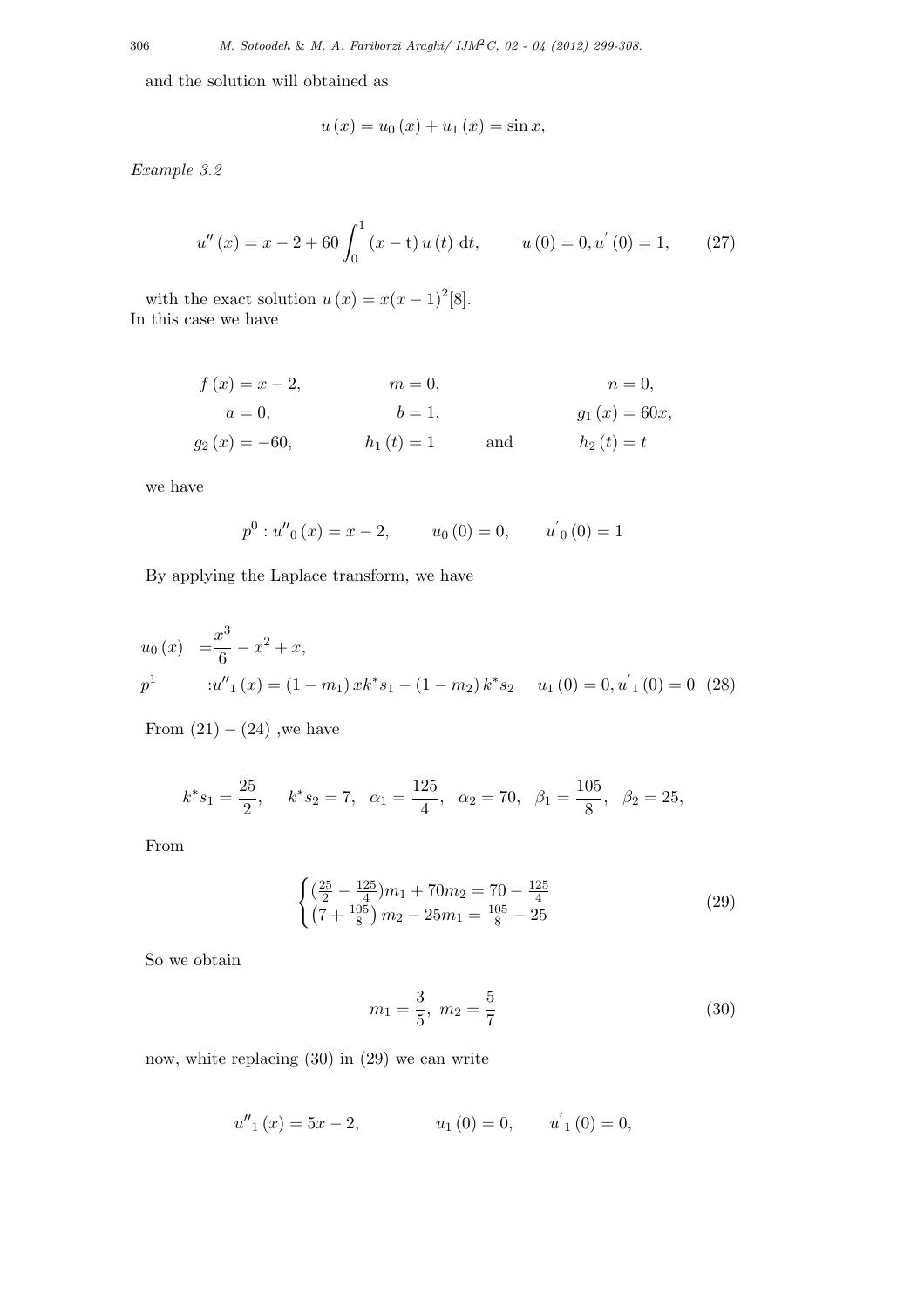So we have,

$$
u_1(x) = \frac{5x^3}{6} - x^2,
$$

and the solution will obtained as

$$
u(x) = u_0(x) + u_1(x) = x(x^2 - 1),
$$

which is the exact solution.

*Example 3.3* Consider

$$
u''(x) = -2u'(x) - 5u(x) + 3e^{-x}\sin x + \int_{-\pi}^{\pi} e^t u(t) dt, \ u(0) = 0, \ u'(0) = 2,
$$
\n(31)

with the exact solution  $u(x) = \frac{1}{2}e^{-x}\sin(2x) + e^{-x}\sin x[9]$ . As in the previous examples we obtain

$$
p^{0}: u''_{0}(x) + 2u'_{0}(x) + 5u_{0}(x) = 3e^{-x}\sin x, \qquad u_{0}(0) = 0, \; u'_{0}(0) = 2,
$$

Now, we apply the Laplace transform*,* so we have

$$
u_0(x) = e^{-x} \mathcal{L}^{-1} \left\{ \frac{1}{p^2 + 4} \right\} + e^{-x} \mathcal{L}^{-1} \left\{ \frac{1}{p^2 + 1} \right\},\,
$$

Hence, we obtain

$$
u_0(x) = \frac{1}{2}e^{-x}\sin(2x) + e^{-x}\sin x, \qquad u_0(0) = 0, \ u'_0(0) = 2 \qquad (32)
$$
  

$$
p^1: u''_1(x) + 2u'_1(x) + 5u_1(x) = (1 - m)k^*s, \ u_1(0) = 0, \ u'_1(0) = 0 \qquad (33)
$$

where

$$
k^*s = \int_{-\pi}^{\pi} e^t \left(\frac{1}{2}e^{-t}\sin(2t) + e^{-t}\sin t\right) dt = 0,
$$

With placing (34) in (33), we obtain

$$
u_1\left(x\right) = 0
$$

So

$$
u(x) = u_0(x) + u_1(x) = 0,
$$
\n(34)

It is clear that the exact result is obtained just by one iteration.